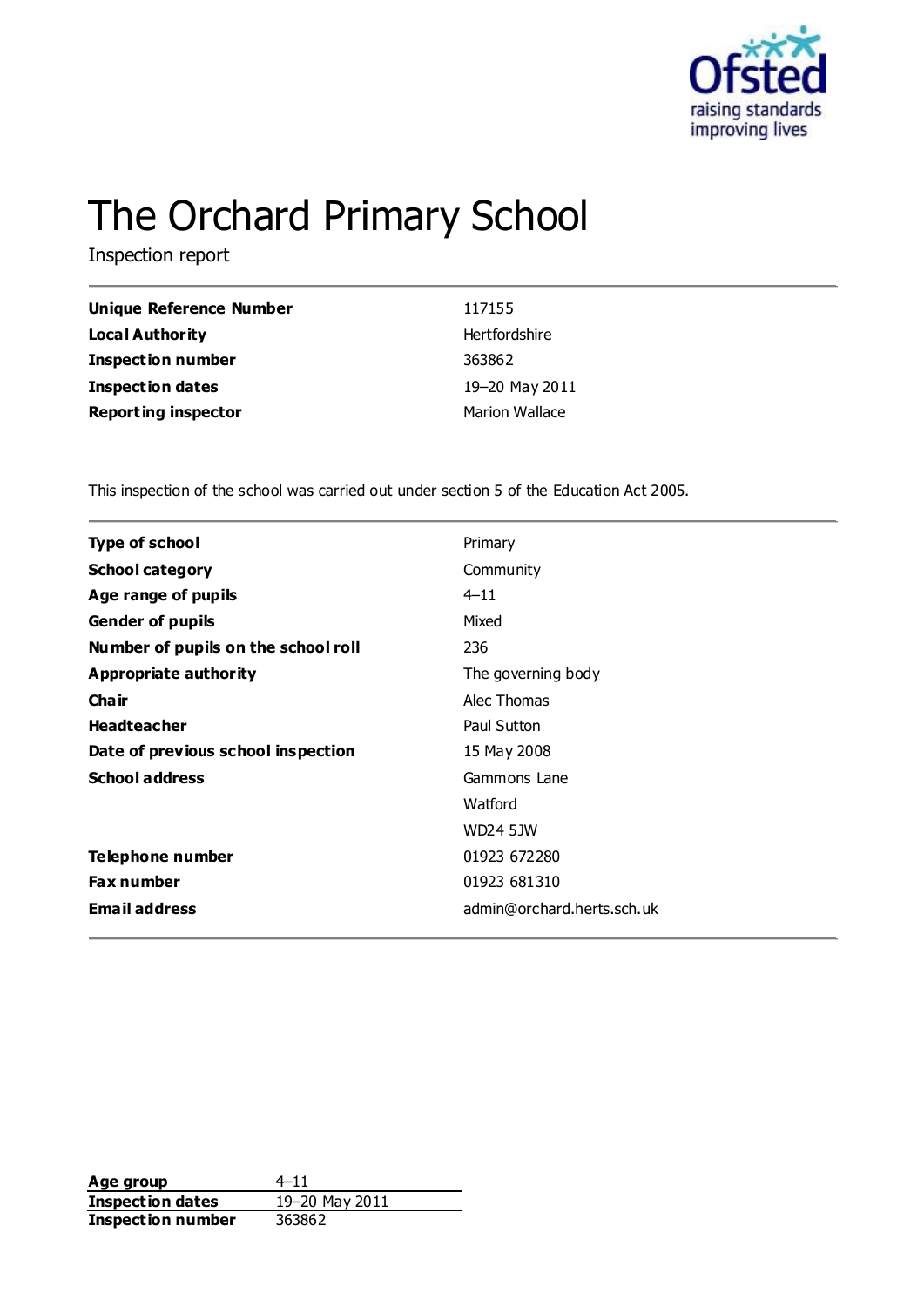The Office for Standards in Education, Children's Services and Skills (Ofsted) regulates and inspects to achieve excellence in the care of children and young people, and in education and skills for learners of all ages. It regulates and inspects childcare and children's social care, and inspects the Children and Family Court Advisory Support Service (Cafcass), schools, colleges, initial teacher training, work-based learning and skills training, adult and community learning, and education and training in prisons and other secure establishments. It assesses council children's services, and inspects services for looked after children, safeguarding and child protection.

Further copies of this report are obtainable from the school. Under the Education Act 2005, the school must provide a copy of this report free of charge to certain categories of people. A charge not exceeding the full cost of reproduction may be made for any other copies supplied.

If you would like a copy of this document in a different format, such as large print or Braille, please telephone 0300 123 4234, or email **[enquiries@ofsted.gov.uk](mailto:enquiries@ofsted.gov.uk)**.

You may copy all or parts of this document for non-commercial educational purposes, as long as you give details of the source and date of publication and do not alter the documentation in any way.

To receive regular email alerts about new publications, including survey reports and school inspection reports, please visit our website and go to 'Subscribe'.

Royal Exchange Buildings St Ann's Square Manchester M2 7LA T: 0300 123 4234 Textphone: 0161 618 8524 E: **[enquiries@ofsted.gov.uk](mailto:enquiries@ofsted.gov.uk)**

W: **[www.ofsted.gov.uk](http://www.ofsted.gov.uk/)**

© Crown copyright 2011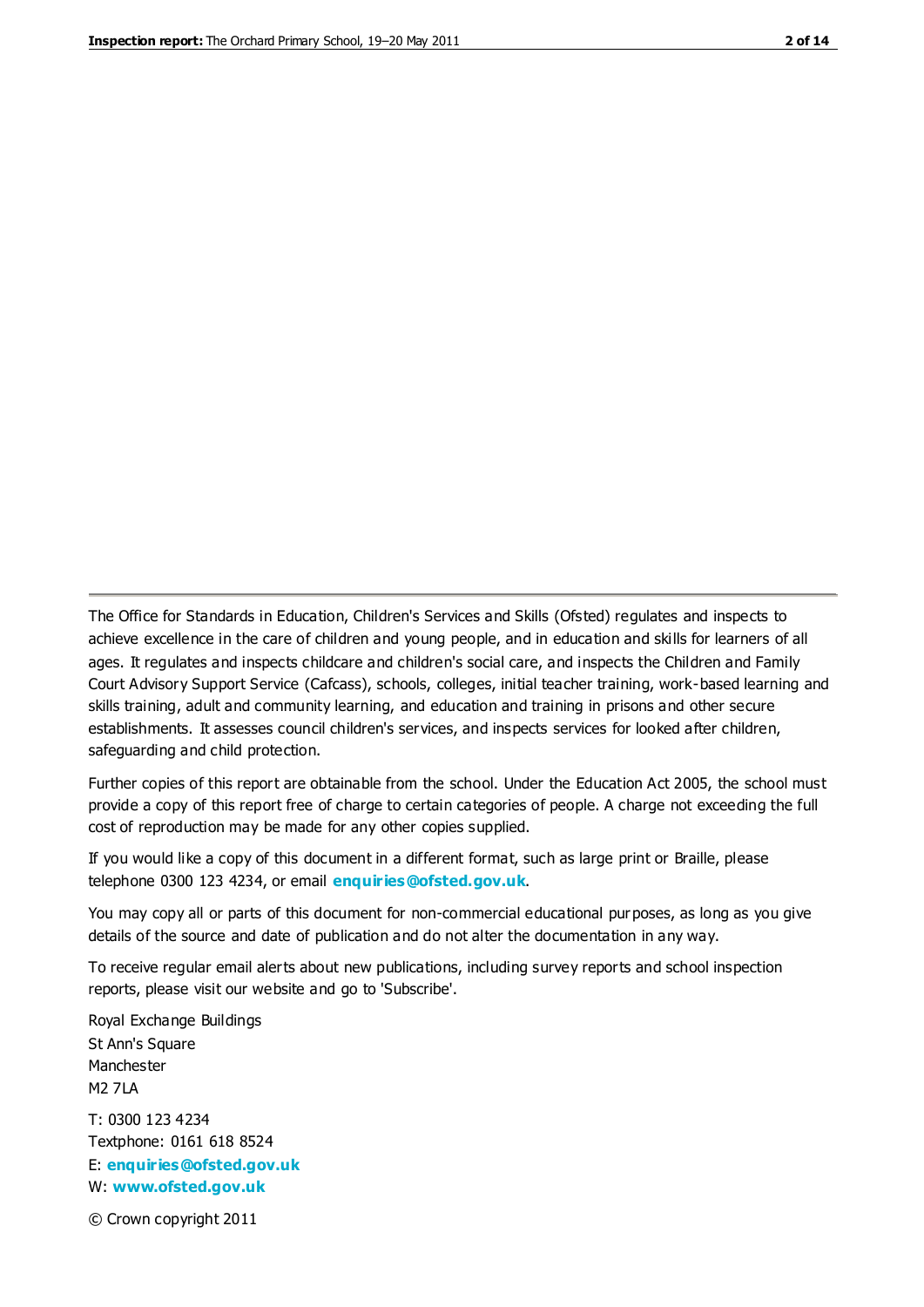# **Introduction**

This inspection was carried out by three additional inspectors. They observed 10 teachers in 22 lessons, and held meetings with parents and carers, groups of pupils, members of the governing body, and staff. Inspectors observed the school's work, and looked at its improvement plan and those of the subject departments, minutes of governing body meetings, assessment information and curriculum planning. In addition, they carried out a scrutiny of pupils' work and analysed 95 questionnaires received from parents and carers.

The inspection team reviewed many aspects of the school's work. It looked in detail at a number of key areas.

- Has attainment in writing at Key Stage 2 continued to improve for more-able pupils?
- $\blacksquare$  How good is the progress made by different groups of pupils, particularly those who have special educational needs and/or disabilities that require external support?
- Have the new strategies to improve levels of attendance been effective this year?

# **Information about the school**

The Orchard is an average-sized primary school. The majority of pupils are White British. The percentage of pupils who speak English as an additional language is above average but no pupils are currently in the early stages of learning English. The percentage of pupils with special educational needs and/or disabilities is average, but the percentage of pupils with a statement of special educational needs is well below average. The proportion of pupils known to be eligible for free school meals is average. There is Early Years Foundation Stage provision in a part-time Nursery and a Reception class. The school has achieved Healthy School status and the Activemark.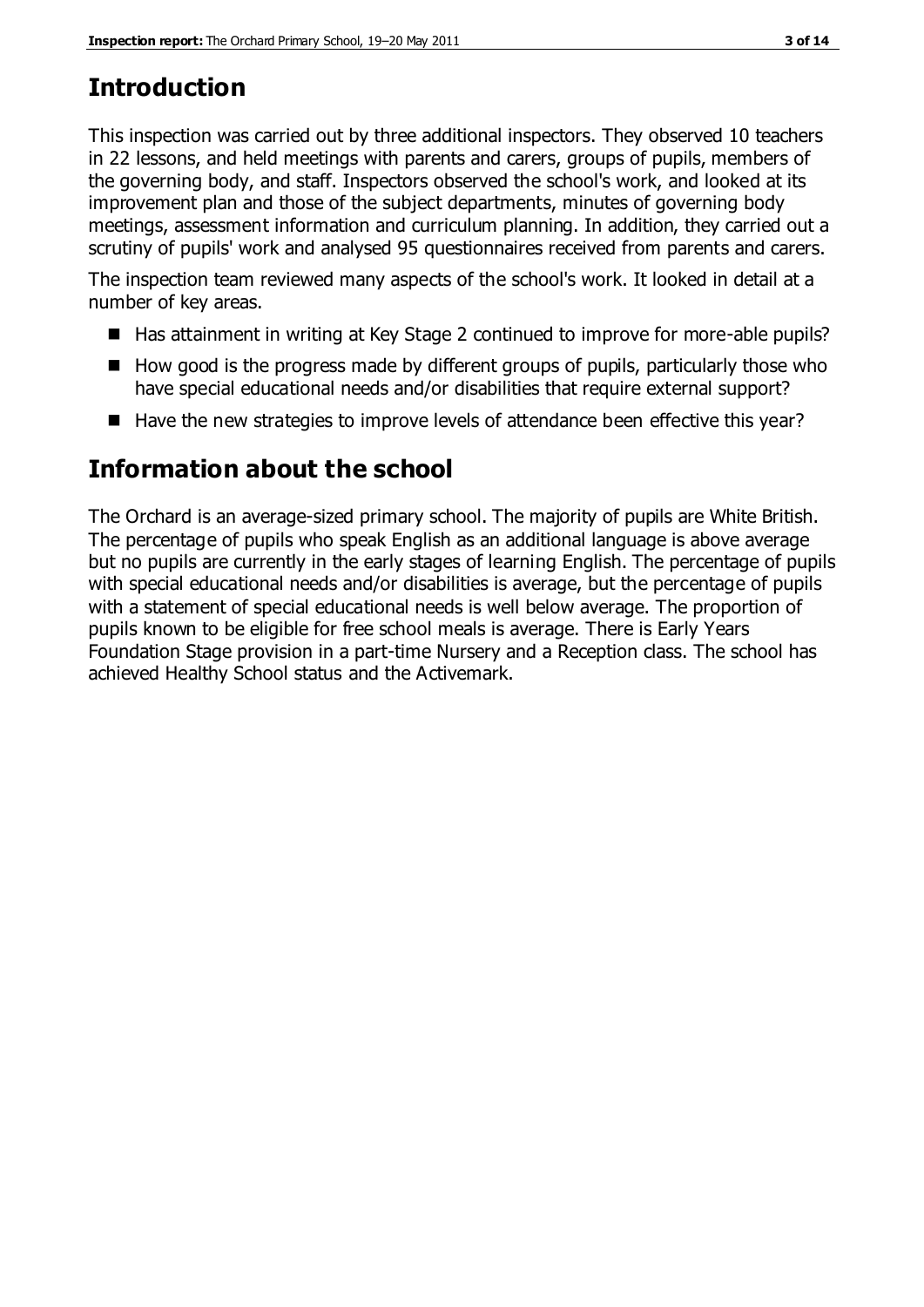# **Inspection judgements**

| Overall effectiveness: how good is the school?  | $\mathbf{2}$   |
|-------------------------------------------------|----------------|
| The school's capacity for sustained improvement | $\overline{2}$ |

#### **Main findings**

The Orchard Primary School is a good school where pupils of all abilities achieve well.

Parents, carers and pupils appreciate the good quality care and enjoyable learning opportunities provided by the school. One parental comment summed up the views of the majority: 'I am very happy with The Orchard, children love coming to school and they are enthusiastic about learning and know what they need to do to improve, the teachers do a great job. The staff are committed and dedicated and the headteacher manages the school well and has introduced many good changes.'

Pupils confirmed an equally positive view: 'We enjoy school, especially maths and physical education. We are lucky to have so many good clubs, trips and visits.'

The headteacher, governing body and senior management team provide strong leadership and clear educational direction that is ensuring good outcomes.

These are the key strengths of the school.

Pupils achieve well and make good progress throughout the school because teaching and learning are good.

Attainment in mathematics is consistently above average, both for pupils reaching expected National Curriculum levels and those reaching higher levels.

Relationships are strong and the school ethos is warm and welcoming, and consequently pupils make good gains in their personal development.

Pupils gain a good knowledge and awareness of how to stay fit and healthy and lead an active lifestyle, as acknowledged by the school's awards.

Children make a good start in the Early Years Foundation Stage, where the limited space currently available for outdoor learning is used very well to extend and enhance all areas of learning.

Care, guidance and support are strong, particularly for pupils who need additional support from external specialists, so pupils behave sensibly and are enthusiastic learners who have a mature attitude to their work.

Good links with parents and carers and the local community enrich provision, and links with other schools through sports partnerships enable pupils to benefit from additional cultural and sporting activities.

Effective systems for evaluating the strengths and weaknesses of the school, together with its good organisation, strong and shared vision, continual drive for improvement and success in tackling issues identified in the last report, demonstrate its good capacity to continue moving forward.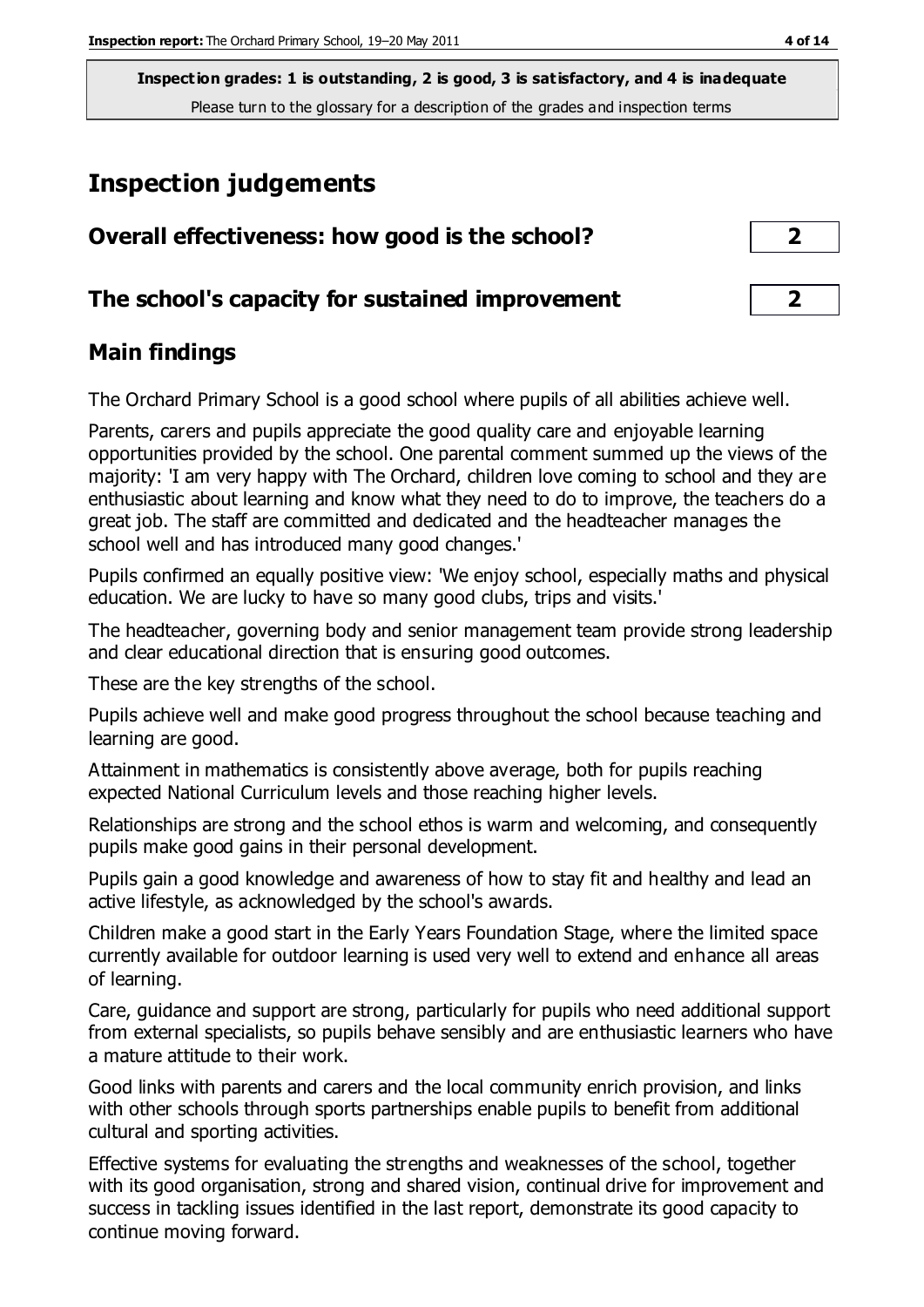These are the key areas for improvement.

In contrast to mathematics, improvements in writing have not yet led to enough pupils reaching the higher levels, largely because teachers occasionally miss opportunities to challenge more-able pupils in this area.

Although attendance has improved a lot, it is not yet good because too many families take holidays in term time.

Promotion of community cohesion at national and global level has not been fully evaluated by the school, and is not as strong as it is within the school and local community. As a result pupils' knowledge of other religions, festivals and cultures is limited.

# **What does the school need to do to improve further?**

- $\blacksquare$  By May 2012, increase the proportion of pupils reaching the higher levels in writing throughout the school by ensuring that teachers use assessment information more rigorously to plan challenging tasks for more-able pupils.
- Raise levels of attendance by increasing parents and carers' awareness of the positive impact that regular attendance has on learning, so that they avoid holidays in term time.
- Improve the school's promotion of community cohesion by May 2012 by:
	- $-$  evaluating the impact of national and global initiatives
	- using the information gained to enhance current provision and pupils' understanding of different backgrounds and beliefs
	- $-$  establishing links with other schools nationally.

### **Outcomes for individuals and groups of pupils 2**

From starting points that are below the levels expected nationally, pupils' attainment by the time they leave the school is broadly average in English and above average in mathematics. The school's tracking data and inspection evidence confirm that over time, attainment has been consistently high in mathematics but more variable in English, especially writing at the higher level. Progress is good for all groups of pupils, including those with special educational needs and/or disabilities, because lessons are well planned and good relationships with staff contribute to a positive climate for learning. In a Year 6 literacy lesson, pupils made good progress in small groups preparing a drama sketch to show a scene from a Shakespeare play. Skilful teaching helped them to articulate their ideas and appreciate those of others. All pupils were able to identify and record the features evident in good-quality writing. Excellent challenge in a Year 1 numeracy class ensured all pupils learnt how to represent information about dinosaurs seen on a recent trip to the Natural History Museum in a systematic way.

Pupils' good teamwork skills and their well-developed skills in information and communication technology (ICT) and mathematics contribute well to their future economic well-being. Writing skills have improved throughout the school because of the success of initiatives taken to raise attainment. All pupils take a pride in their work, which is neatly presented. Attainment in physical education is good. The quality of pupils' running and throwing skills is particularly impressive.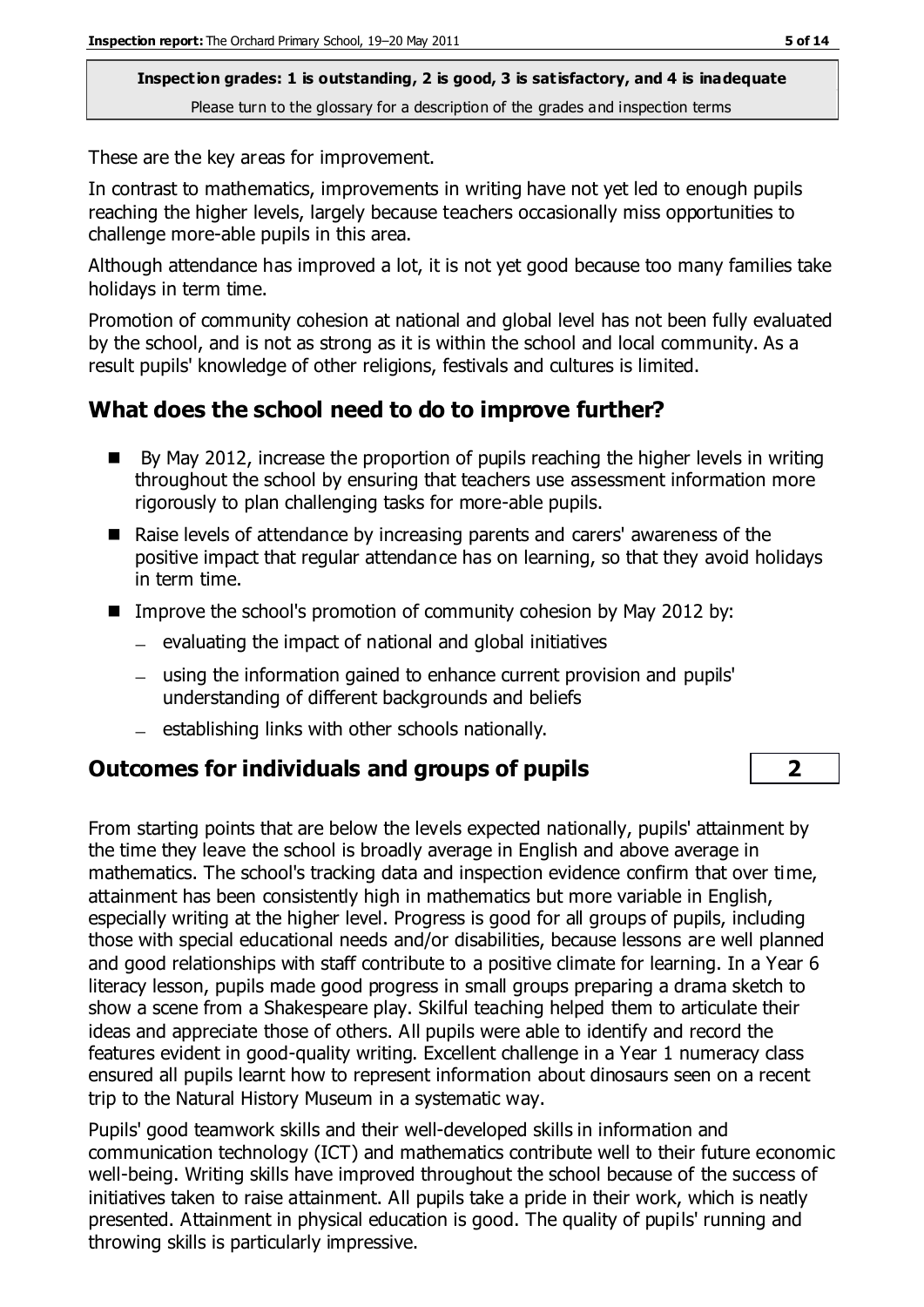Pupils enjoy coming to school and they are polite to visitors, behave well and are sensitive to the needs of others. Pupils develop good awareness of their own personal safety and they say they feel safe because they can discuss any problems they have with adults. They have a good knowledge of what constitutes a healthy lifestyle, selecting healthy options from the school lunches and attending the wide range of activity clubs. Afterschool clubs are enjoyed by all pupils. They learn to make a positive contribution to their school, and to the local and wider community. The school council successfully raises money for a range of local, national and international charities. The school ethos encourages pupils to reflect, be thoughtful and be responsible members of their school community. Playground leaders do an effective job in helping younger pupils on the playground at break times.

Pupil's spiritual, moral, social and cultural development is good. Assemblies make a superb contribution to learning and spiritual development and provide excellent opportunities for reflection. Although pupils' knowledge of other cultures and religions is less well developed, they reflect strongly on issues facing the world and they are aware and sensitive to others with different beliefs. Their attendance is satisfactory.

| Pupils' achievement and the extent to which they enjoy their learning                                                     | $\overline{2}$          |
|---------------------------------------------------------------------------------------------------------------------------|-------------------------|
| Taking into account:<br>Pupils' attainment <sup>1</sup>                                                                   | 3                       |
| The quality of pupils' learning and their progress                                                                        | $\mathcal{P}$           |
| The quality of learning for pupils with special educational needs and/or disabilities<br>and their progress               | $\mathcal{P}$           |
| The extent to which pupils feel safe                                                                                      | $\mathbf{2}$            |
| Pupils' behaviour                                                                                                         | $\mathbf{2}$            |
| The extent to which pupils adopt healthy lifestyles                                                                       | 2                       |
| The extent to which pupils contribute to the school and wider community                                                   | $\overline{2}$          |
| The extent to which pupils develop workplace and other skills that will contribute to<br>their future economic well-being | $\overline{\mathbf{2}}$ |
| Taking into account:<br>Pupils' attendance <sup>1</sup>                                                                   | 3                       |
| The extent of pupils' spiritual, moral, social and cultural development                                                   | 2                       |

These are the grades for pupils' outcomes

<sup>1</sup> The grades for attainment and attendance are: 1 is high; 2 is above average; 3 is broadly average; and 4 is low

# **How effective is the provision?**

Teachers typically use assessment information well to plan interesting work for different abilities and year groups, and use questions effectively to check pupils' knowledge. Pupils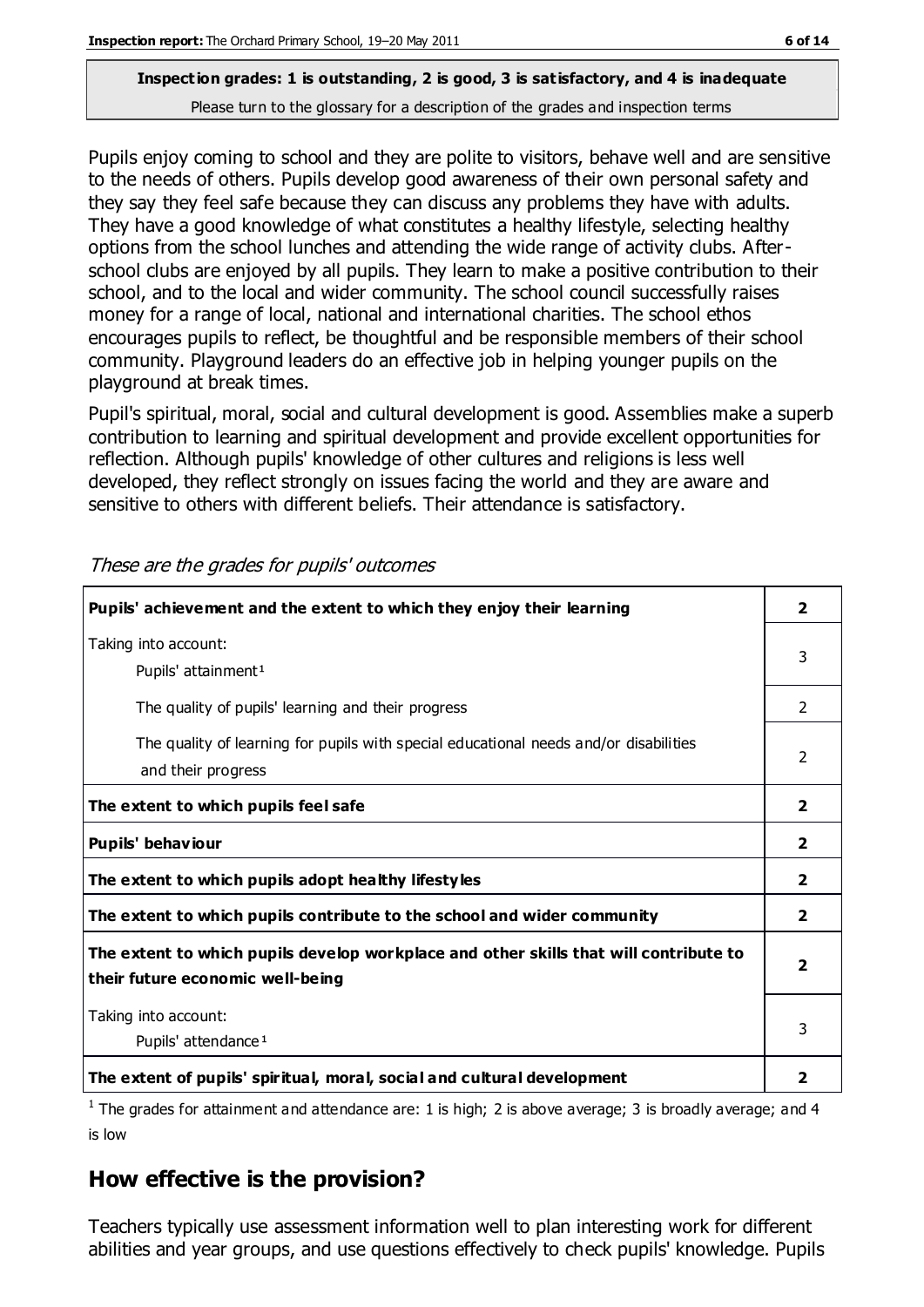know their targets well and what they have to do to improve their work. Pupils with special educational needs and/or disabilities are well supported by teaching assistants in class and small groups so they make good progress. Teachers sometimes miss opportunities to challenge more-able children to produce high-quality writing. In mathematics, teachers consistently challenge all abilities throughout the school.

Pupils enjoy the curriculum and this contributes to their enthusiasm for learning. It is well planned, and the strong personal and social education programme assists pupils' good personal development. Literacy and numeracy skills are reinforced through other subjects such as history and geography, and staff use ICT well to support learning in other subjects. Enrichment through the many clubs, activities, trips and visits, such as the recent trip to the Houses of Parliament and the Year 5/6 residential outdoor activities trip, all contribute to a good curriculum.

All adults effectively help pupils, parents and carers to get the best from learning. The school works very effectively with external support agencies to support pupils with special educational needs and/or disabilities. Intervention and early morning literacy and numeracy sessions using the computers are effectively organised and help pupils who need the extra support. There are good induction and transition arrangements for children entering the school in the Early Years Foundation Stage and when moving on to other schools. Staff go the extra mile to support pupils and their families whose circumstances make them potentially vulnerable. The pastoral support worker contributes effectively and recently introduced measures are reducing absence and raising levels of attendance.

| The quality of teaching                                                                                    |  |
|------------------------------------------------------------------------------------------------------------|--|
| Taking into account:<br>The use of assessment to support learning                                          |  |
| The extent to which the curriculum meets pupils' needs, including, where relevant,<br>through partnerships |  |
| The effectiveness of care, guidance and support                                                            |  |

These are the grades for the quality of provision

### **How effective are leadership and management?**

The headteacher and all staff communicate drive and ambition effectively and they have a good understanding of the strengths and weaknesses of the school. The monitoring of pupils' progress is thorough and senior leaders identify any dips and intervene effectively with sensible strategies to promote improvement, for example the additional support for pupils with special educational needs and/or disabilities in literacy and numeracy. The headteacher, deputy headteacher and leaders at all levels are dedicated to making sure all pupils and staff achieve well. The governing body is supportive but also challenges the school. It evaluates the work of the school well and ensures that school improvement initiatives are successful.

The promotion of community cohesion is satisfactory. The school has audited its provision and is well aware that pupils have a strong understanding of the immediate area and do a great deal to help the local community. It has established links with Bama School in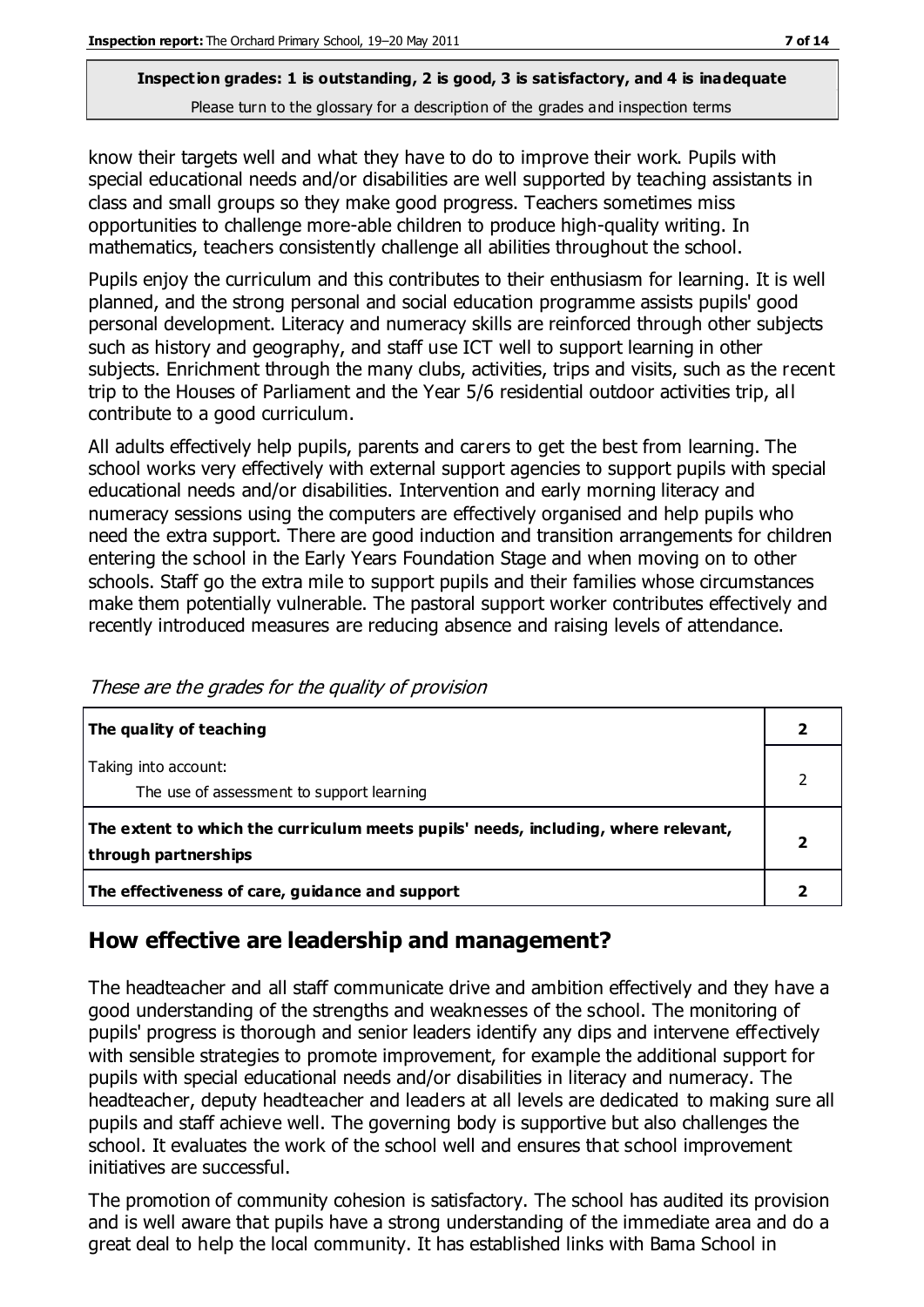Burkina Faso, a school in Africa. However, pupils have few other opportunities to mix with people from other cultural backgrounds abroad or in other parts of this country. Child protection, risk assessment and safeguarding procedures meet current statutory requirements. All checks on adults are very robust. Equality of opportunity and elimination of discrimination are effective, as reflected in the profile of good achievement across different groups.

These are the grades for leadership and management

| The effectiveness of leaders hip and management in embedding ambition and driving<br>improvement                                                                 |                         |
|------------------------------------------------------------------------------------------------------------------------------------------------------------------|-------------------------|
| Taking into account:<br>The leadership and management of teaching and learning                                                                                   | $\mathcal{P}$           |
| The effectiveness of the governing body in challenging and supporting the<br>school so that weaknesses are tackled decisively and statutory responsibilities met | $\overline{\mathbf{2}}$ |
| The effectiveness of the school's engagement with parents and carers                                                                                             | 2                       |
| The effectiveness of partnerships in promoting learning and well-being                                                                                           | $\overline{2}$          |
| The effectiveness with which the school promotes equality of opportunity and tackles<br>discrimination                                                           | $\overline{2}$          |
| The effectiveness of safeguarding procedures                                                                                                                     | $\overline{2}$          |
| The effectiveness with which the school promotes community cohesion                                                                                              | 3                       |
| The effectiveness with which the school deploys resources to achieve value for money                                                                             | 2                       |

# **Early Years Foundation Stage**

Children soon settle into the Nursery and Reception classes because links with parents, carers and the local community are good, and good provision ensures that they make good progress in all areas of learning.

Relationships are strong and, consequently, children make good progress in their personal development. Expectations are very clear and children all learn to behave well. Children are challenged to respond to individual questions and to talk about their ideas and consequently they make good progress in their speaking and communication skills. Personal aspects of care and welfare are good and this contributes to a very positive start. Staff provide interesting activities and children have good opportunities to learn through activities led by adults as well as those they choose for themselves. Although the outdoor space is small, staff work very hard to make it a stimulating and exciting integral part of the learning environment.

Most activities are fun and challenging. Teachers seize every opportunity to extend all areas of learning. In the 'garden centre' children allocated roles and developed a good understanding of paying for goods and giving change. Adults used questions well to help children observe the shape and characteristics of minibeasts. Children in the Nursery were very excited by the live tadpoles in the garden. They learnt to identify and name the main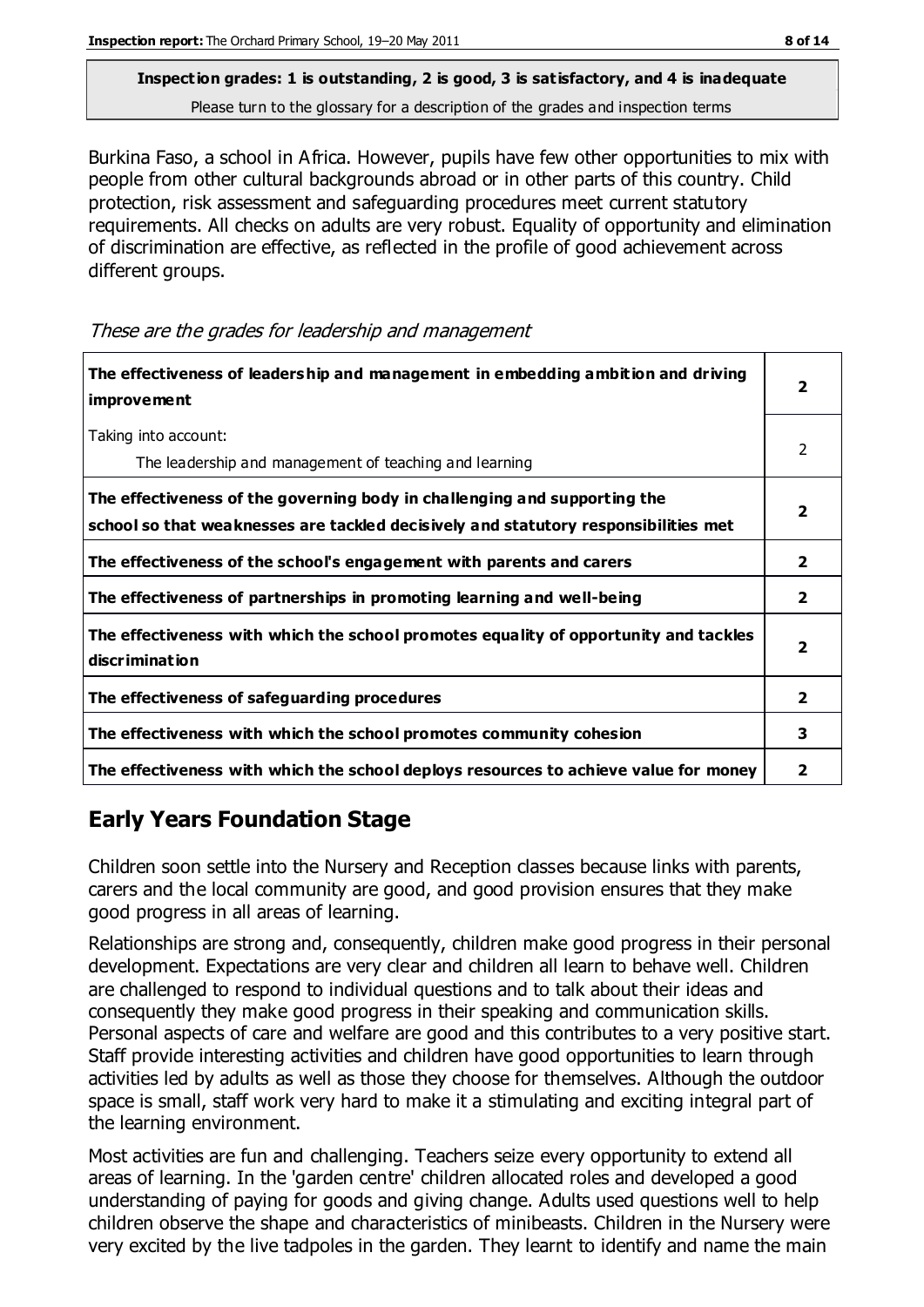body parts and were able to talk about them developing into frogs. Children in Reception make good progress in learning to link sounds to letters. Occasionally, however, opportunities are missed to challenge different groups of children, especially the more able.

The provision is led and managed well. The manager is new to the role but has made an impressive start to developing the provision.

These are the grades for the Early Years Foundation Stage

| Overall effectiveness of the Early Years Foundation Stage                             |  |
|---------------------------------------------------------------------------------------|--|
| Taking into account:<br>Outcomes for children in the Early Years Foundation Stage     |  |
| The quality of provision in the Early Years Foundation Stage                          |  |
| The effectiveness of leadership and management of the Early Years Foundation<br>Stage |  |

## **Views of parents and carers**

Most of the parents and carers who responded to the questionnaire are happy with the school. They say that their children enjoy attending and make good progress. The overwhelming majority regard the school as very safe and a very large majority say it is caring and supportive. They identify a number of strengths in the school, including: the good quality of teaching and learning; the increased number of clubs and activities; the good progress all pupils make; the good care and support for pupils and families; the school ethos; the children's enjoyment; and the good leadership and management of the school. There were a few criticisms from parents and carers about the style of leadership and management. Inspectors confirmed the positive views expressed by parents and carers, and judged leadership and management to be good.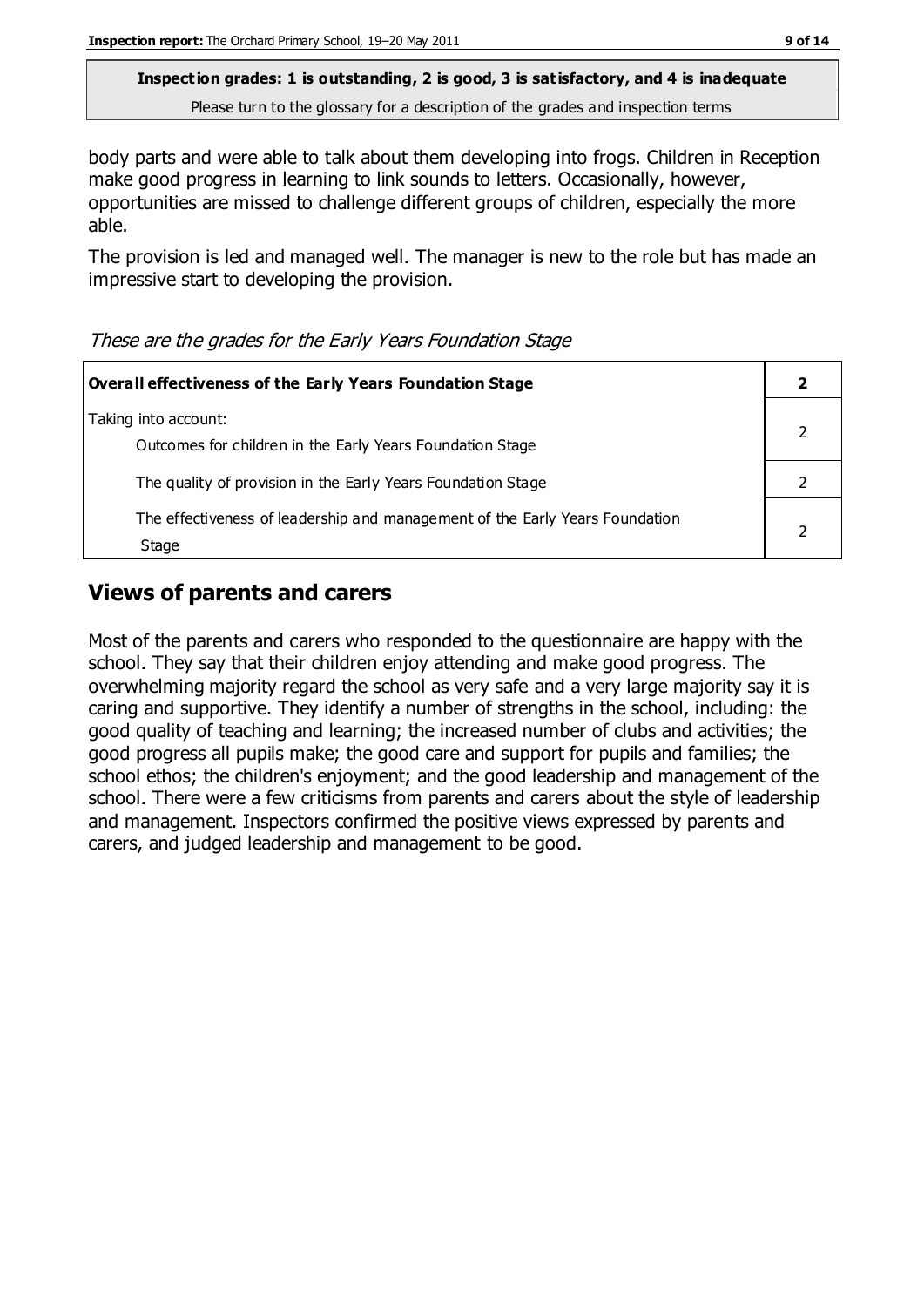#### **Responses from parents and carers to Ofsted's questionnaire**

Ofsted invited all the registered parents and carers of pupils registered at The Orchard Primary School to complete a questionnaire about their views of the school.

In the questionnaire, parents and carers were asked to record how strongly they agreed with 13 statements about the school. The inspection team received 95 completed questionnaires by the end of the on-site inspection. In total, there are 236 pupils registered at the school.

| <b>Statements</b>                                                                                                                                                                                                                                       | <b>Strongly</b><br><b>Disagree</b><br>Agree<br>agree |               |              |               |                |                | <b>Strongly</b><br>disagree |              |
|---------------------------------------------------------------------------------------------------------------------------------------------------------------------------------------------------------------------------------------------------------|------------------------------------------------------|---------------|--------------|---------------|----------------|----------------|-----------------------------|--------------|
|                                                                                                                                                                                                                                                         | <b>Total</b>                                         | $\frac{0}{0}$ | <b>Total</b> | $\frac{0}{0}$ | <b>Total</b>   | $\frac{0}{0}$  | <b>Total</b>                | %            |
| My child enjoys school                                                                                                                                                                                                                                  | 64                                                   | 67            | 28           | 29            | $\overline{2}$ | $\overline{2}$ | $\mathbf 0$                 | $\mathbf 0$  |
| The school keeps my child<br>safe                                                                                                                                                                                                                       | 55                                                   | 58            | 37           | 39            | 3              | 3              | $\mathbf 0$                 | $\mathbf 0$  |
| My school informs me about<br>my child's progress                                                                                                                                                                                                       | 50                                                   | 53            | 40           | 42            | 4              | 4              | $\mathbf 0$                 | $\mathbf 0$  |
| My child is making enough<br>progress at this school                                                                                                                                                                                                    | 47                                                   | 49            | 42           | 44            | 4              | 4              | 1                           | 1            |
| The teaching is good at this<br>school                                                                                                                                                                                                                  | 53                                                   | 56            | 38           | 40            | 3              | 3              | $\mathbf 0$                 | $\mathbf 0$  |
| The school helps me to<br>support my child's learning                                                                                                                                                                                                   | 46                                                   | 48            | 41           | 43            | 4              | 4              | $\mathbf 0$                 | $\mathbf 0$  |
| The school helps my child to<br>have a healthy lifestyle                                                                                                                                                                                                | 49                                                   | 52            | 42           | 44            | $\overline{4}$ | 4              | $\mathbf 0$                 | $\mathbf 0$  |
| The school makes sure that<br>my child is well prepared for<br>the future (for example<br>changing year group,<br>changing school, and for<br>children who are finishing<br>school, entering further or<br>higher education, or entering<br>employment) | 41                                                   | 43            | 42           | 44            | 5              | 5              | $\mathbf 0$                 | $\mathbf 0$  |
| The school meets my child's<br>particular needs                                                                                                                                                                                                         | 43                                                   | 45            | 41           | 43            | 4              | 4              | 1                           | 1            |
| The school deals effectively<br>with unacceptable behaviour                                                                                                                                                                                             | 37                                                   | 39            | 43           | 45            | $\overline{7}$ | 7              | 3                           | 3            |
| The school takes account of<br>my suggestions and concerns                                                                                                                                                                                              | 37                                                   | 39            | 47           | 49            | 5              | 5              | $\overline{2}$              | 2            |
| The school is led and<br>managed effectively                                                                                                                                                                                                            | 49                                                   | 52            | 39           | 41            | $\mathbf 0$    | $\mathbf 0$    | 5                           | 5            |
| Overall, I am happy with my<br>child's experience at this<br>school                                                                                                                                                                                     | 55                                                   | 58            | 34           | 36            | $\overline{2}$ | $\overline{2}$ | $\mathbf{1}$                | $\mathbf{1}$ |

The table above summarises the responses that parents and carers made to each statement. The percentages indicate the proportion of parents and carers giving that response out of the total number of completed questionnaires. Where one or more parents and carers chose not to answer a particular question, the percentages will not add up to 100%.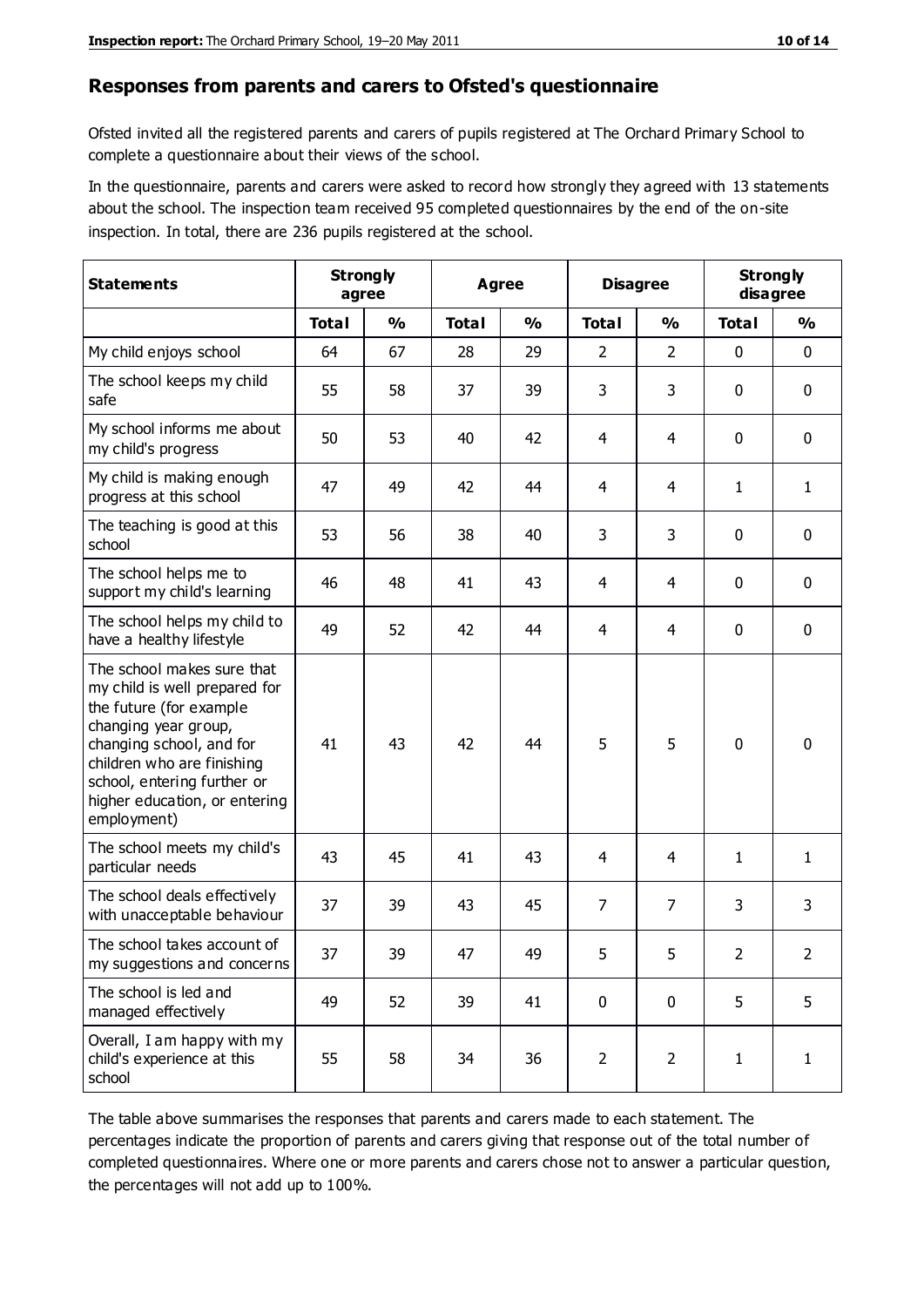# **Glossary**

| Grade   | <b>Judgement</b> | <b>Description</b>                                                                                                                                                                                                            |
|---------|------------------|-------------------------------------------------------------------------------------------------------------------------------------------------------------------------------------------------------------------------------|
| Grade 1 | Outstanding      | These features are highly effective. An outstanding school<br>provides exceptionally well for all its pupils' needs.                                                                                                          |
| Grade 2 | Good             | These are very positive features of a school. A school that<br>is good is serving its pupils well.                                                                                                                            |
| Grade 3 | Satisfactory     | These features are of reasonable quality. A satisfactory<br>school is providing adequately for its pupils.                                                                                                                    |
| Grade 4 | Inadequate       | These features are not of an acceptable standard. An<br>inadequate school needs to make significant improvement<br>in order to meet the needs of its pupils. Ofsted inspectors<br>will make further visits until it improves. |

#### **What inspection judgements mean**

#### **Overall effectiveness of schools**

|                       | Overall effectiveness judgement (percentage of schools) |      |                     |                   |
|-----------------------|---------------------------------------------------------|------|---------------------|-------------------|
| <b>Type of school</b> | <b>Outstanding</b>                                      | Good | <b>Satisfactory</b> | <b>Inadequate</b> |
| Nursery schools       | 46                                                      | 48   | 6                   |                   |
| Primary schools       | 6                                                       | 47   | 40                  | 7                 |
| Secondary schools     | 12                                                      | 39   | 38                  | 11                |
| Sixth forms           | 13                                                      | 42   | 41                  | 3                 |
| Special schools       | 28                                                      | 49   | 19                  | 4                 |
| Pupil referral units  | 14                                                      | 45   | 31                  | 10                |
| All schools           | 10                                                      | 46   | 37                  |                   |

New school inspection arrangements were introduced on 1 September 2009. This means that inspectors now make some additional judgements that were not made previously.

The data in the table above are for the period 1 September 2010 to 31 December 2010 and are consistent with the latest published official statistics about maintained school inspection outcomes (see **[www.ofsted.gov.uk](http://www.ofsted.gov.uk/)**).

The sample of schools inspected during 2010/11 was not representative of all schools nationally, as weaker schools are inspected more frequently than good or outstanding schools.

Percentages are rounded and do not always add exactly to 100.

Sixth form figures reflect the judgements made for the overall effectiveness of the sixth form in secondary schools, special schools and pupil referral units.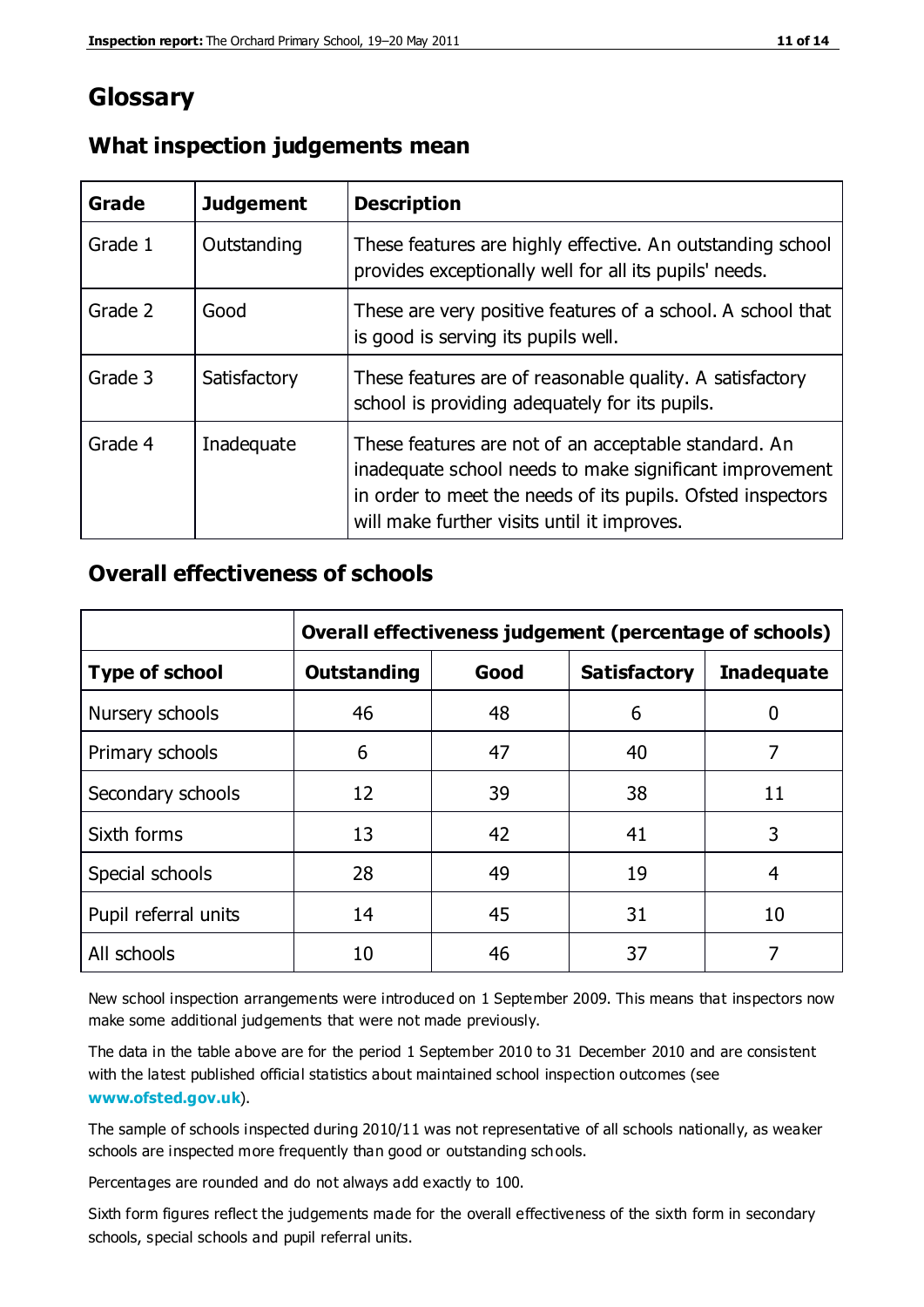# **Common terminology used by inspectors**

| Achievement:               | the progress and success of a pupil in their learning,<br>development or training.                                                                                                                                                          |  |  |
|----------------------------|---------------------------------------------------------------------------------------------------------------------------------------------------------------------------------------------------------------------------------------------|--|--|
| Attainment:                | the standard of the pupils' work shown by test and<br>examination results and in lessons.                                                                                                                                                   |  |  |
| Capacity to improve:       | the proven ability of the school to continue<br>improving. Inspectors base this judgement on what<br>the school has accomplished so far and on the quality<br>of its systems to maintain improvement.                                       |  |  |
| Leadership and management: | the contribution of all the staff with responsibilities,<br>not just the headteacher, to identifying priorities,<br>directing and motivating staff and running the school.                                                                  |  |  |
| Learning:                  | how well pupils acquire knowledge, develop their<br>understanding, learn and practise skills and are<br>developing their competence as learners.                                                                                            |  |  |
| Overall effectiveness:     | inspectors form a judgement on a school's overall<br>effectiveness based on the findings from their<br>inspection of the school. The following judgements,<br>in particular, influence what the overall effectiveness<br>judgement will be. |  |  |
|                            | The school's capacity for sustained<br>improvement.                                                                                                                                                                                         |  |  |
|                            | Outcomes for individuals and groups of pupils.                                                                                                                                                                                              |  |  |
|                            | The quality of teaching.                                                                                                                                                                                                                    |  |  |
|                            | The extent to which the curriculum meets<br>pupils' needs, including, where relevant,<br>through partnerships.                                                                                                                              |  |  |
|                            | The effectiveness of care, guidance and<br>support.                                                                                                                                                                                         |  |  |
| Progress:                  | the rate at which pupils are learning in lessons and<br>over longer periods of time. It is often measured by<br>comparing the pupils' attainment at the end of a key                                                                        |  |  |

stage with their attainment when they started.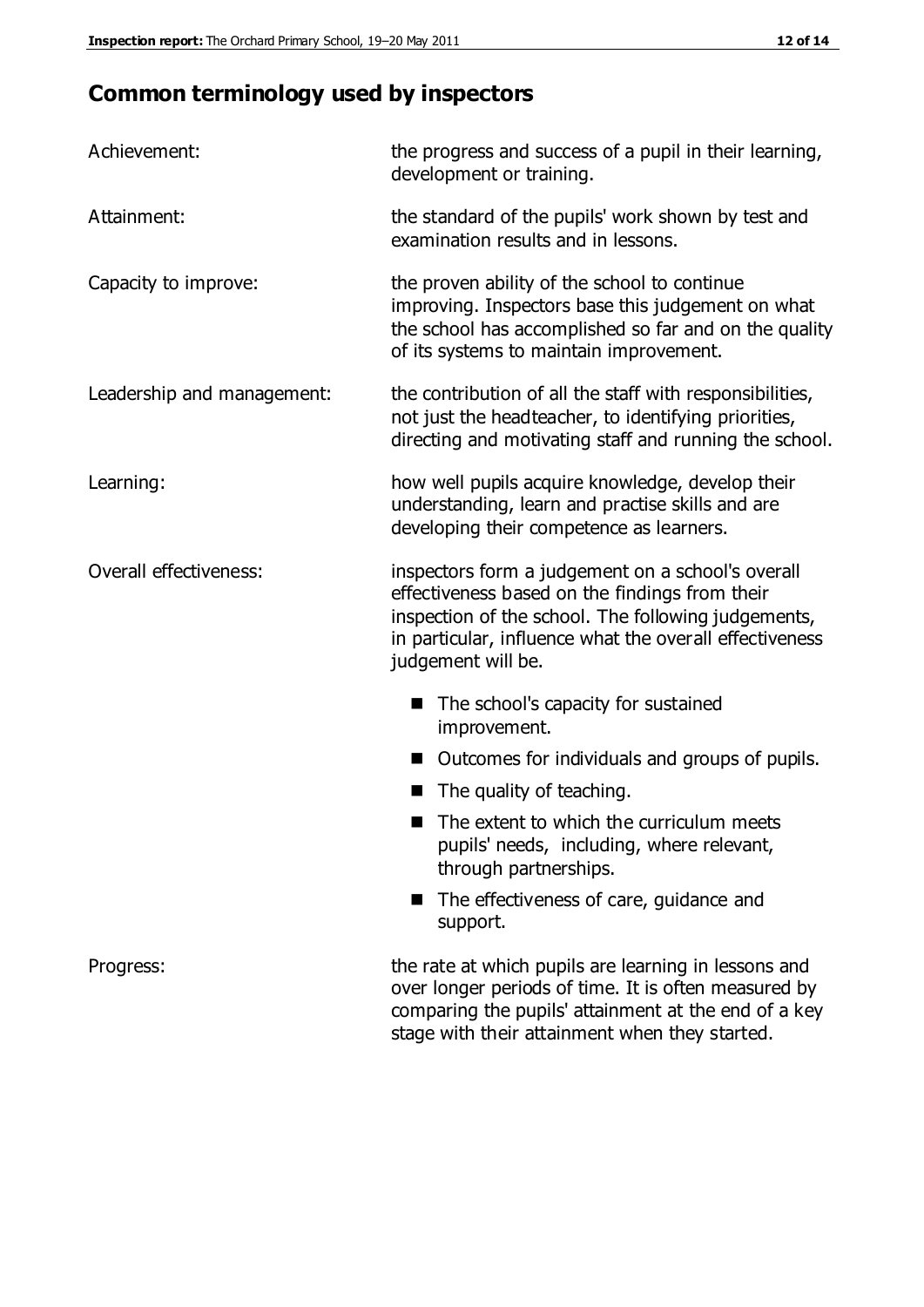#### **This letter is provided for the school, parents and carers to share with their children. It describes Ofsted's main findings from the inspection of their school.**

23 May 2011

#### Dear Pupils

#### **Inspection of The Orchard Primary School, Watford WD24 5JW**

Thank you all very much for welcoming us to your school. We enjoyed talking with you and your teachers and will remember how polite you all were and how much you and your parents and carers enjoyed the whole school assembly led by Class 1. Both you and your parents and carers told us that The Orchard Primary is a good school, and we agree. These are the things that it does particularly well.

You get off to a good start in the Nursery and Reception and make good progress through the rest of the school thanks to good teaching.

Your attainment is above average in mathematics by the end of Year 6.

You all enjoy school and benefit from the many fun activities, clubs, visits and visitors. You particularly like the residential trips.

Your behaviour is good, and you are sensible and know how to keep safe and stay fit and healthy.

Your school cares well for all of you, and teaches you how to care for others.

Your headteacher, senior teachers and governors lead the school well, and all the staff work effectively together as a team to make sure that The Orchard Primary School is a safe and secure, fun place to learn.

There are three things we have identified for staff and governors to improve.

Ensure your teachers challenge those who can learn quickly to reach higher levels in their work in writing.

Help you to improve your attendance and punctuality even more by encouraging you to avoid taking time off school during term time for holidays.

Ensure you develop a good awareness of national and global communities.

Thank you for a very enjoyable and memorable visit to your school, and best wishes for your future. You can all help by continuing to work really hard.

Yours sincerely

Marion Wallace

Lead inspector